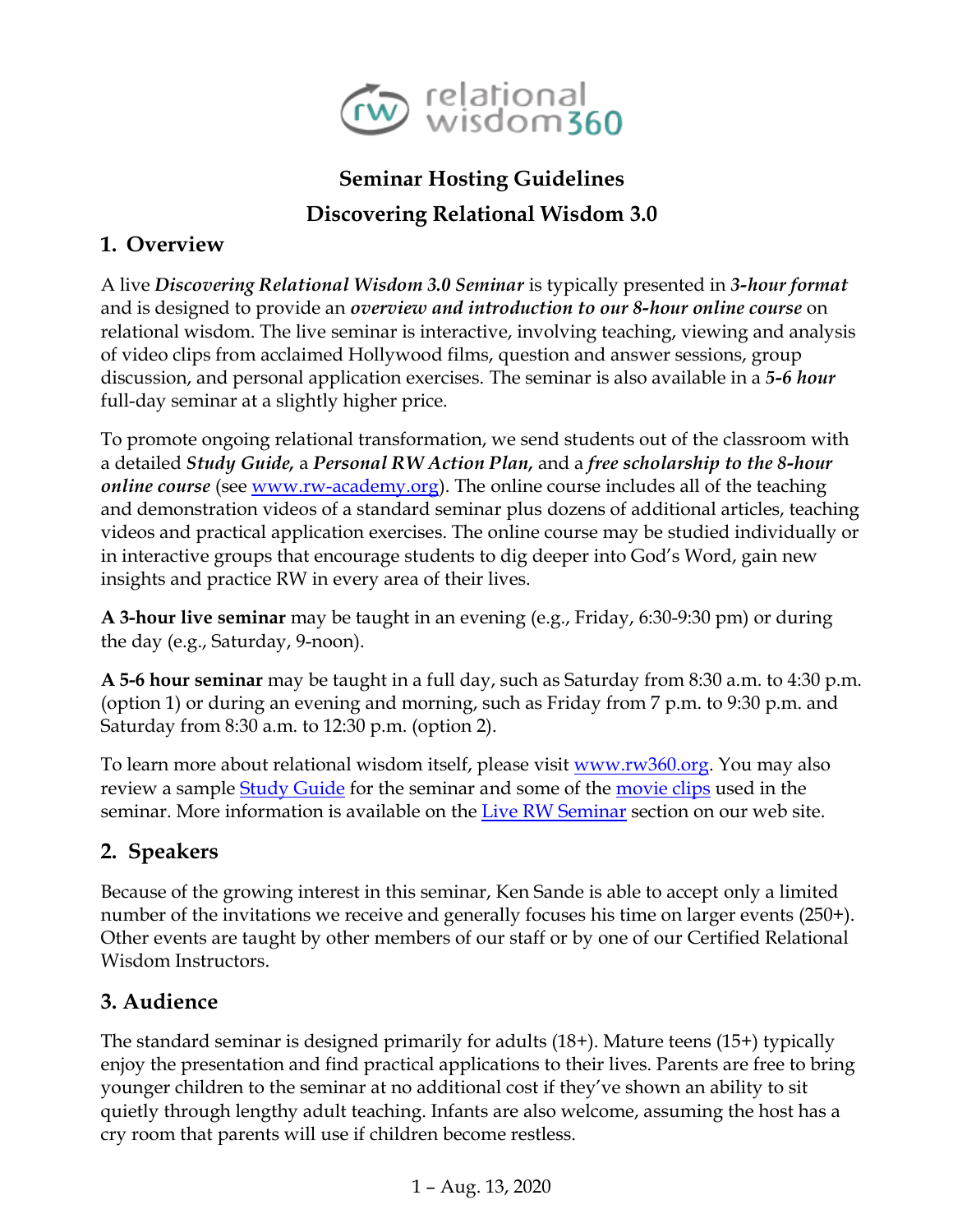If a church wishes to provide child care, we can put a question on our registration page requesting appropriate information (e.g., Child Care: List each child, age, food allergies and special concerns) and/or as a link that directs registrants to a web page on the church's website that explains how people can request child care through the church. The church will be solely responsible for all child care arrangements, including the selection, security screening and supervision of all volunteers or paid staff.

# **4. Interactive "ABC" Learning**

Our live seminars include dynamic teaching, demonstration videos, small group discussions, and practical applications to achieve the "ABCs" of effective learning:

- Affective learning shaping emotions, values and motivations that inspire godly relationships
- **B**ehavioral learning shaping habits and character through personal application and practice
- **C**ognitive learning increasing knowledge while shaping complex and flexible thinking skills

These three dynamics are built into all of our live seminars. They are further advanced by giving every seminar student a full scholarship to our online course (**valued at \$49**), which enables them to "work the yeast of God's Word into the dough of everyday life" through additional teaching and demonstration videos, interactive discussions, supplemental reading and practical life exercises.

In short, the live seminar is designed to provide an entire congregation with inspiration, vision and immediately applicable relational skills, while the online course is designed to help each individual work God's relational principles more and more deeply into his or her life, as commanded in 1 Timothy 4:15: "Practice these things, immerse yourselves in them, so that all may see your progress."

### **5. Evangelistic Potential**

The standard seminar is explicitly biblical and grounded in the gospel of Christ. At the same time, we make a deliberate effort to welcome people and teach the material in a way that makes not-yet-Christians feel valued and welcomed, and also intellectually and relationally challenged (partly by incorporating neurological information related to emotions and relationships; see [Emotional Intelligence: A Cousin to RW\)](http://rw360.org/emotional-intelligence/).

We mention the gospel in a winsome way throughout the seminar and explain why trusting in Christ is essential for deep and lasting relational growth. We do not do an "alter call" or anything else that might make a not-yet-Christian feel awkward. This approach gives members of your church the opportunity to invite unchurched relatives, friends, and coworkers to an event that will teach them valuable relational skills … while also gently introducing them to the gospel of Christ. These guests will also receive a free RW360 Web [App,](http://www.rw360.org/app) which contains a clear gospel presentation.

# **6. Registration Process**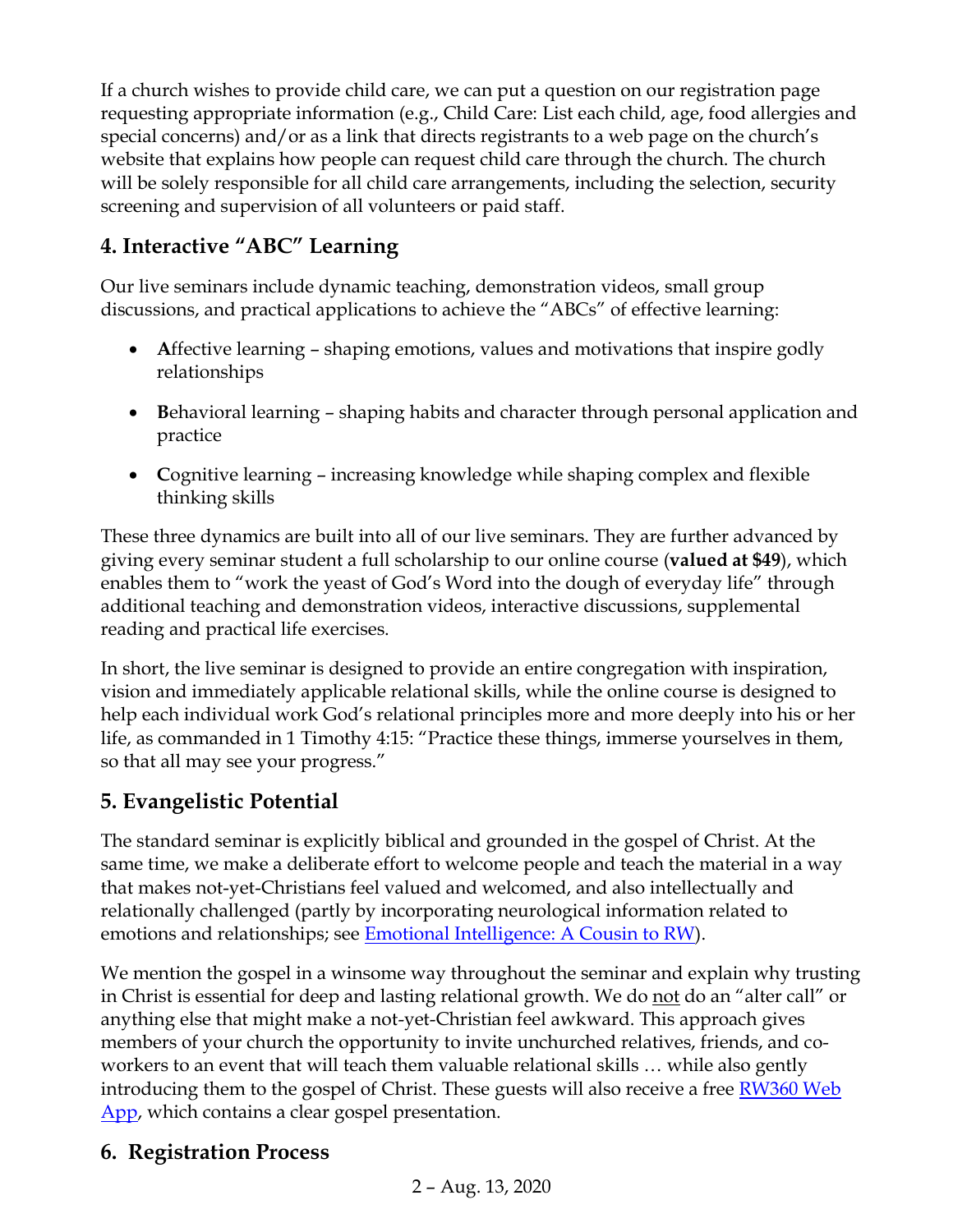Registration for a seminar may be done through RW360's web site (see [Seminar Calendar](https://rw360.org/rw-events/) for examples) or through the seminar host, depending on the preference of the host. If registration is done through RW360's website:

- For full-day seminars, we can give registrants the option of paying lunch fees during registration
- We can ask registrants to indicate whether they would like to help promote the seminar by distributing leaflets, or to help with setup, cleanup, registration, or a book table
- We will provide the host with a weekly electronic printout of all registration information

Even if registration is done through RW360, we encourage hosts to post a promotional page on their own website, with a link to RW360's registration page.

**Payment by Check**: Some people may prefer to register and pay by writing a check rather than going online. To facilitate this process, hosts may have people fill out a paper registration form and write a check to the host or to RW360. If checks are written to the host, the host may deposit them and then write a single check to RW360 at the time of the seminar. The host may also hold the registration forms until the day of the seminar. The host may use one of these forms to take paper and check registrations: [Check Written to](https://www.dropbox.com/s/wx02myu43gx78dc/Registration%20form%20-%20checks%20made%20to%20church.docx?dl=0)  [Church](https://www.dropbox.com/s/wx02myu43gx78dc/Registration%20form%20-%20checks%20made%20to%20church.docx?dl=0) or [Check Written to RW360](https://www.dropbox.com/s/sgxid53mcptoai5/Registration%20form%20-%20checks%20made%20to%20RW360.docx?dl=0) (use one or the other, not both).

# **7. Facilities and Audio Visual**

Seminar hosts are responsible for providing and covering the costs for a safe, comfortable and convenient teaching venue, with all necessary audio-visual equipment, along with staff and volunteers to cover all set up, clean up, registration, book table, and other facility or administrative services need to provide students with a positive learning experience.

As explained in the more detailed **Audio/Visual Requirements** section toward the end of these Guidelines, **our instructors strongly prefer to control their PowerPoint presentation from their own personal computer placed near the podium at the front of the room.**  Please talk with your A/V team before contacting us to confirm that this can be done. If not, please mention this limitation when you first contact the instructor so you can discuss alternative arrangements.

# **8. Coffee Breaks**

Seminar hosts are expected to take responsibility for the coordination and costs of all coffee breaks. Some hosts cover these costs through their standard operating budgets. Other hosts invite Christian business owners in their church or community to contribute toward this cost and receive recognition for doing so (e.g., by placing a sign on the break table that lists the business sponsors, displays their logos, and thanks them for sponsoring the coffee breaks).

# **9. Lunch Arrangements**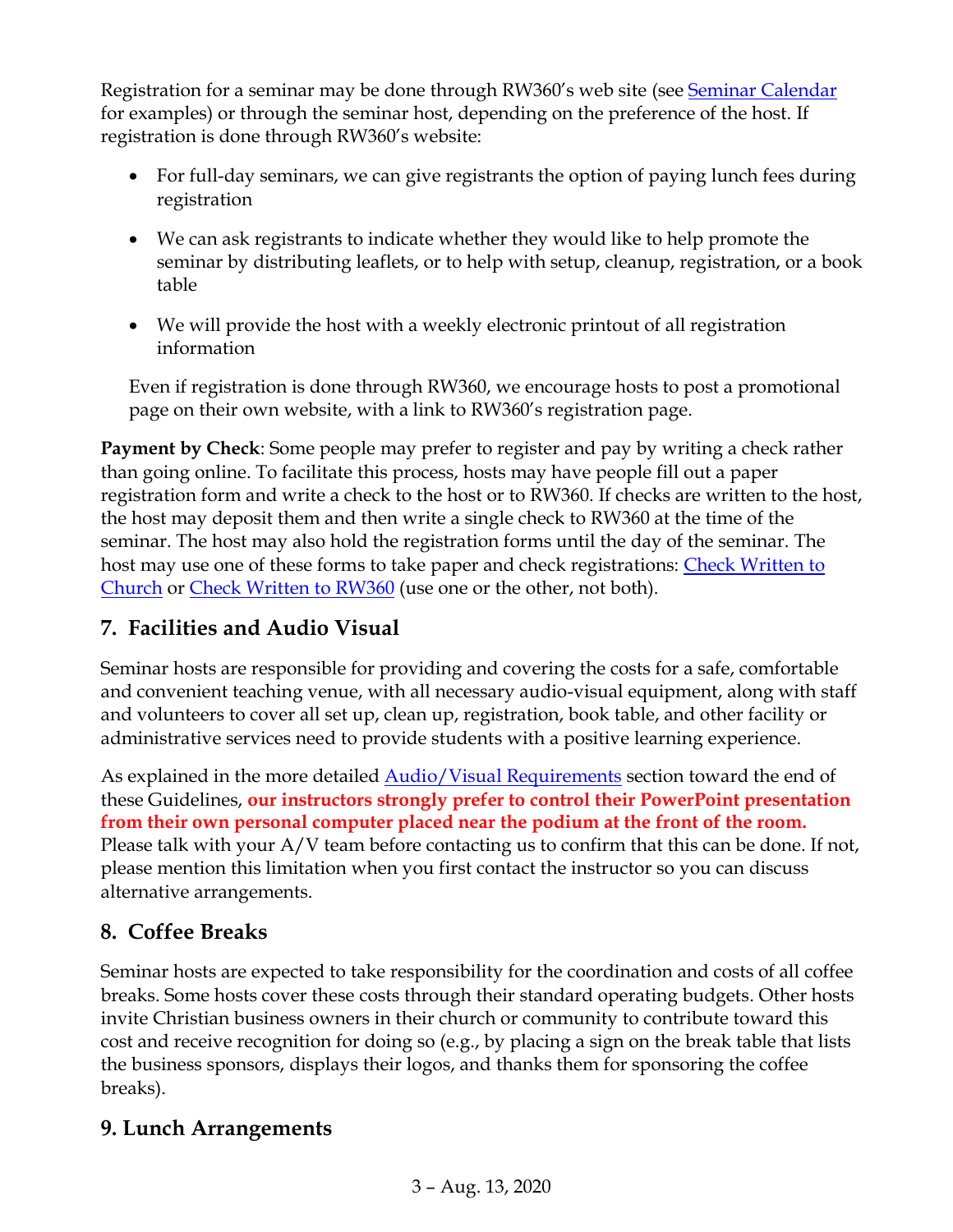For full-day seminars, hosts typically choose from one of the following lunch arrangements.

- A. Send attendees off-site to nearby restaurants (provided they are close enough to allow attendees to eat and return within sixty minutes).
- B. Host a lunch on site that is prepared by church volunteers (host may charge a per person fee,\* ask for donations, or seek business sponsors to cover part or all of this expense)
- C. Arrange for a caterer to bring in box lunches (host may charge a per person fee,\* ask for donations, or seek business sponsors to cover part or all of this expense)

\*A lunch fee may be collected as part of the registration process

### **10. Advertising and Promotion**

To maximize the kingdom impact of a seminar, we encourage hosts to promote a seminar as widely as possible in their communities, especially to other churches and ministries in their communities.

To assist hosts in this effort, Relational Wisdom 360 will provide a *Seminar Promotional Package* that includes videos, templates for posters, bulletin inserts and press releases, questions for radio interviews and letters to neighboring churches.

Next to prayer, the most important promotional dynamic is the support of the senior pastor or ministry leader. His or her explicit, repeated, and enthusiastic endorsement of the seminar are crucial to generating interest in this training. Here are three key ways that the senior pastor and other church leaders can demonstrate this support:

- Read the eight linked articles on relational wisdom (beginning with [Discover RW\)](http://rw360.org/discover-rw/) and [subscribe to the RW blog](http://www.rw360.org/wp-content/uploads/2012/09/subscribe_now.png) a few months before the seminar and put some of RW principles into practice in your own life. To gain an even deeper understanding of RW, you could go through the <u>online version of the seminar</u> prior to the event.
- Then share from the pulpit positive personal examples of how you applied RW in your life (or ways that you wish you had!).
- Let your congregation know that all of the church or ministry leadership and their spouses plan on being at the seminar … your desire and commitment to learn and grow will inspire others to do the same.
- Encourage your members to use the "*Special Guest Invitation*" leaflet to invite unchurched friends, relatives and coworkers to attend the seminar as special guests of your church (with 100% scholarships).
- Seminar instructors will also make themselves available in advance of the seminar for radio interviews with stations in the host's community.

### **11. Scholarships Worth \$74 + RW360 Web App**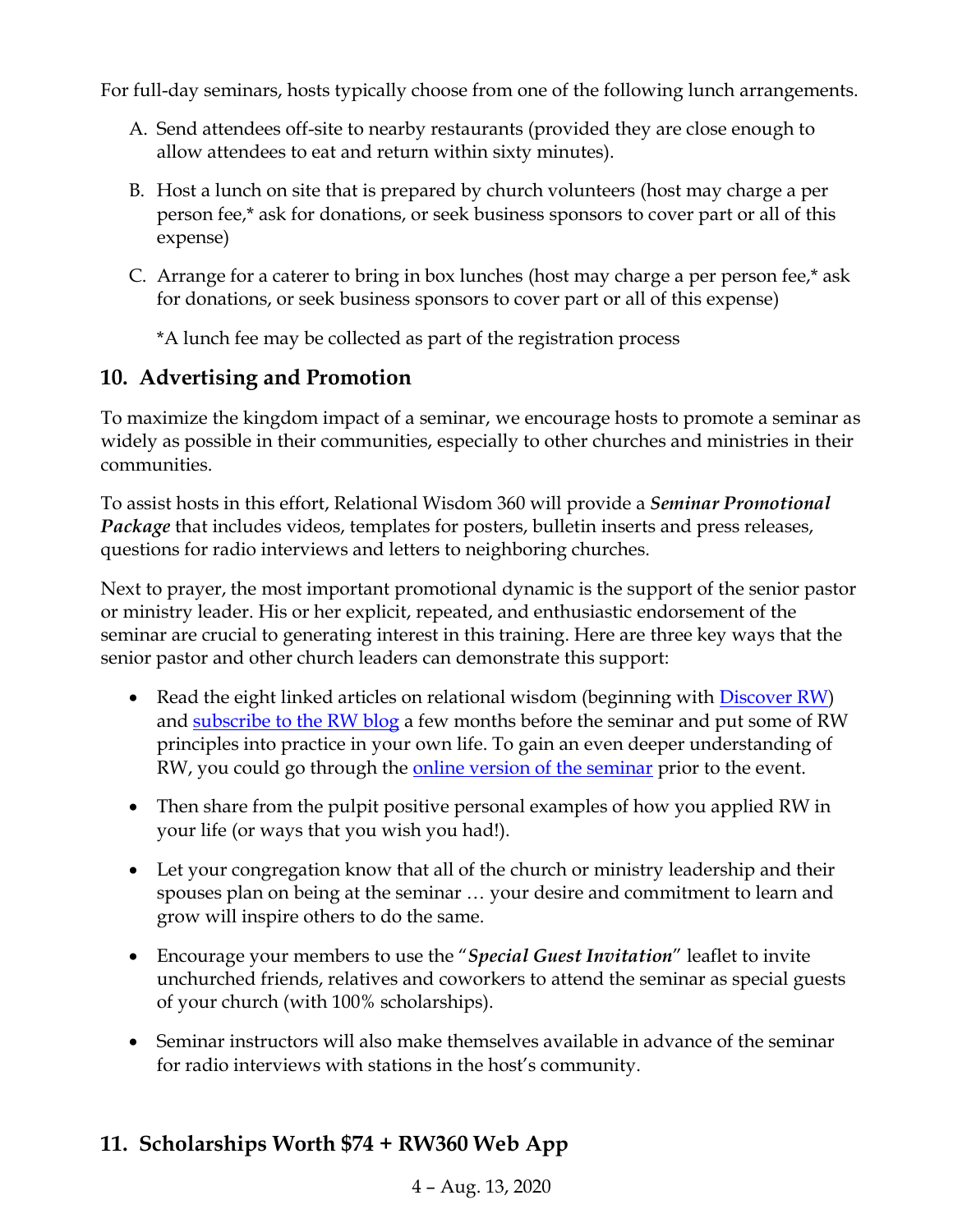To motivate students to attend the live seminar and continue growing through online training, our promotional materials explain that for a *\$49 registration fee*, attendees can access up to *\$74 in training scholarships*. This includes: (1) a \$49 scholarship that all live seminar attendees receive automatically for our 8-hour online course, and (2) an additional *"Pay-It-Forward" scholarship*, worth \$25, that they can earn by completing the online course. They may give this Pay-It-Forward scholarship to any person they select, who may use it when registering for the online course.

Each student will also receive access to the [RW360 Web App,](https://rw360.org/smartphone-app/) which contains hundreds of articles and videos that show how to weave RW into every area of daily life.

### **12. Seminar Follow-up**

In order to maximize the ongoing, long-term impact of a seminar, we encourage hosts to develop a follow-up plan prior to an event so they can announce planned follow-up activities during the event. Potential follow-up actions include:

- *Request that the course instructor meet with your leadership team* before or after the seminar to answer application questions and discuss ways to implement RW concept in your church, ministry or business.
- Encourage seminar attendees to use the free scholarship that allows them to *register for the online version of the seminar*, which facilitates deeper study and daily application of RW principles.
- *Create small online study groups* of 5-10 seminar attendees (or new people) who want to go through the online course as an interactive group.
- Encourage all seminar attendees, as well as other people in your church or organization to *sign up for RW360's blog*, which provides weekly teaching and illustrations on how to apply RW in daily life.
- *Use select blog posts for weekly staff or small group discussions* (each post includes several reflection and application questions designed for group discussion)
- Select several gifted individuals to *[pursue advanced training](https://rw360.org/instructor-certification/) as Certified RW Instructors* so they can: (1) serve as in-house instructors (for people who have not yet gone through RW training); (2) coach individuals seeking advice on how to apply RW concepts; and (3) go out into your community and use the values-based (secular) version relational wisdom to provide workshops to businesses, police and fire departments, military bases and schools (see Using RW for Witnessing and [Evangelism](https://rw360.org/using-rw-for-witnessing-and-evangelism/) for examples of how one pastor uses RW workshops to draw not-yet-Christians to his church and to Jesus).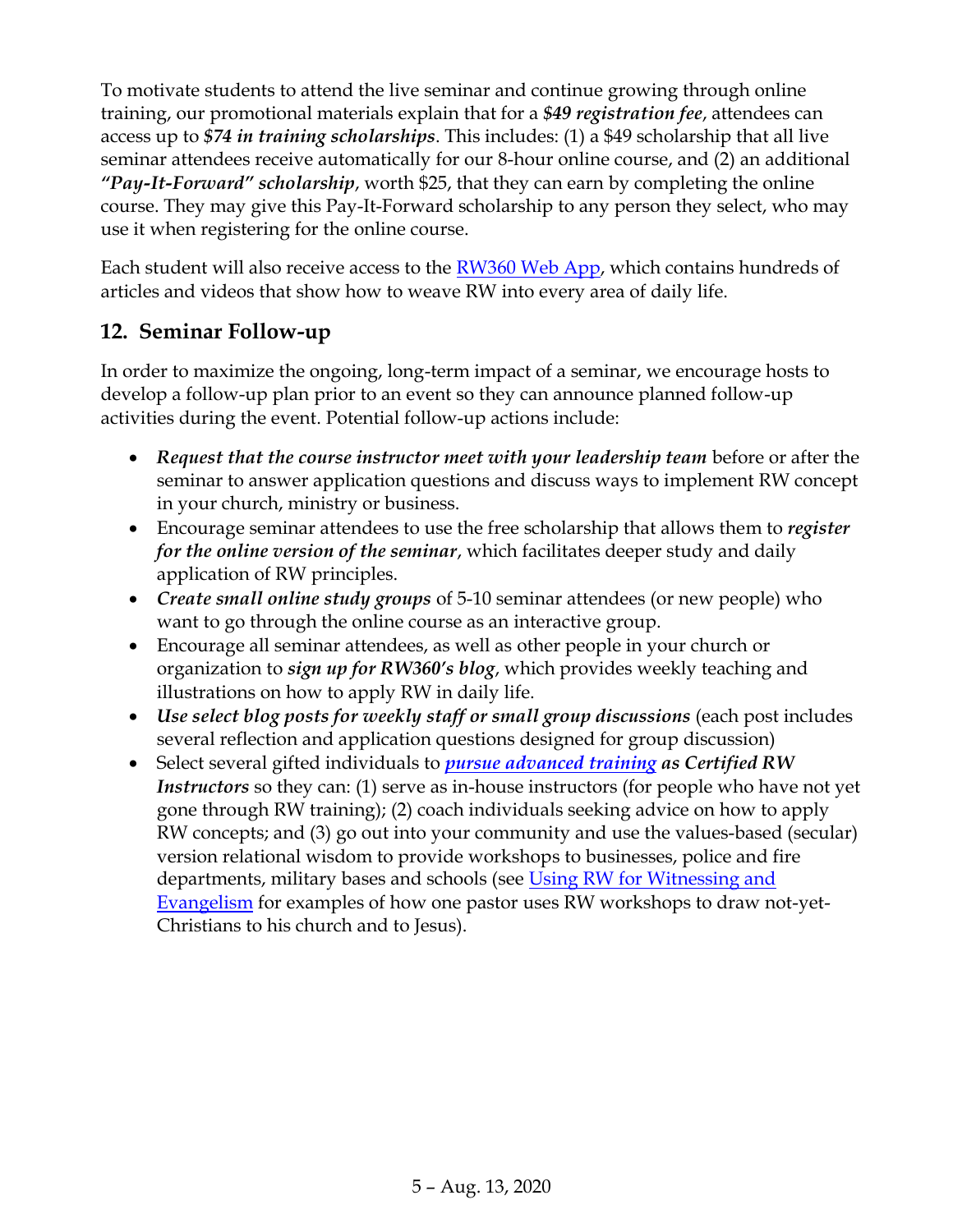### **13. Financial Responsibility**

**Note**: RW360's non-staff *Certified Relational Wisdom Instructors* usually negotiate their own compensation and reimbursement of expenses terms, which may vary from the terms given below.

Unless agree otherwise, hosts are expected to cover all *Hosting Expenses,* which typically include the costs of coffee breaks, facilities and staffing, and audio/visual arrangements. Hosts usually cover these expenses through registration fees, special contributions and charging extra for lunch (if provided).

RW360 recommends a registration fee of \$49 per person to attend a seminar (\$80 for couples, \$25 for teens). Hosts may request a variation in these fees if they are prepared to underwrite a portion of the seminar costs listed below. We are also happy to provide partial or full [scholarships](http://www.rw360.org/scholarship) for individuals with limited finances.

Hosts are also expected to cover the following *Instructor Expenses:*

- *Standard Expenses Include:* a teaching fee of \$4,900 for Ken Sande for a 3-hour seminar (\$1,950 for RW360 staff), a materials fee of \$30/person,<sup>1</sup> and travel, lodging and meal costs for all staff. <sup>2</sup> The teaching fee for a full day seminar will be increased by \$800.
- *Nonprofit (Church) Fees Are Reduced by 50%:* \$2,450 for Ken Sande for a 3-hour seminar (\$975 for RW360 staff), a materials fee of \$15/person, and travel, lodging and meal costs. The teaching fee for a full day seminar will be increased by \$400.

If a nonprofit host charges our recommended registration fees (\$49/individual, \$80/couple, \$25/teen), all of the Instructor Expenses for a 3-hour seminar will be covered by approximately *110 students* for a seminar taught by Ken Sande and *90 students* for a seminar taught by RW360 staff.

#### *These financial arrangements are open to negotiation, so please contact our office if you have questions or suggested changes.*

If you would like to explore the possibility of hosting a seminar, please complete the [Speaking Request Form](http://www.rw360.org/speaking-request-form/) on our website. A member of our staff will contact you to answer your questions and, if you desire, provide you with names of Certified Relational Wisdom Instructors who could serve your church or organization.

See the following pages for suggestions on the marketing and administration of an RW360 Seminar.

 $1$  Student materials include a detailed study guide, summary pamphlets, personal application worksheets, a full \$49 scholarship to our more detailed online course, and a \$25 "Pay-It-Forward" scholarship that may be shared with a friend.

<sup>&</sup>lt;sup>2</sup> Ken Sande is typically accompanied by an additional staff member or his wife when he travels.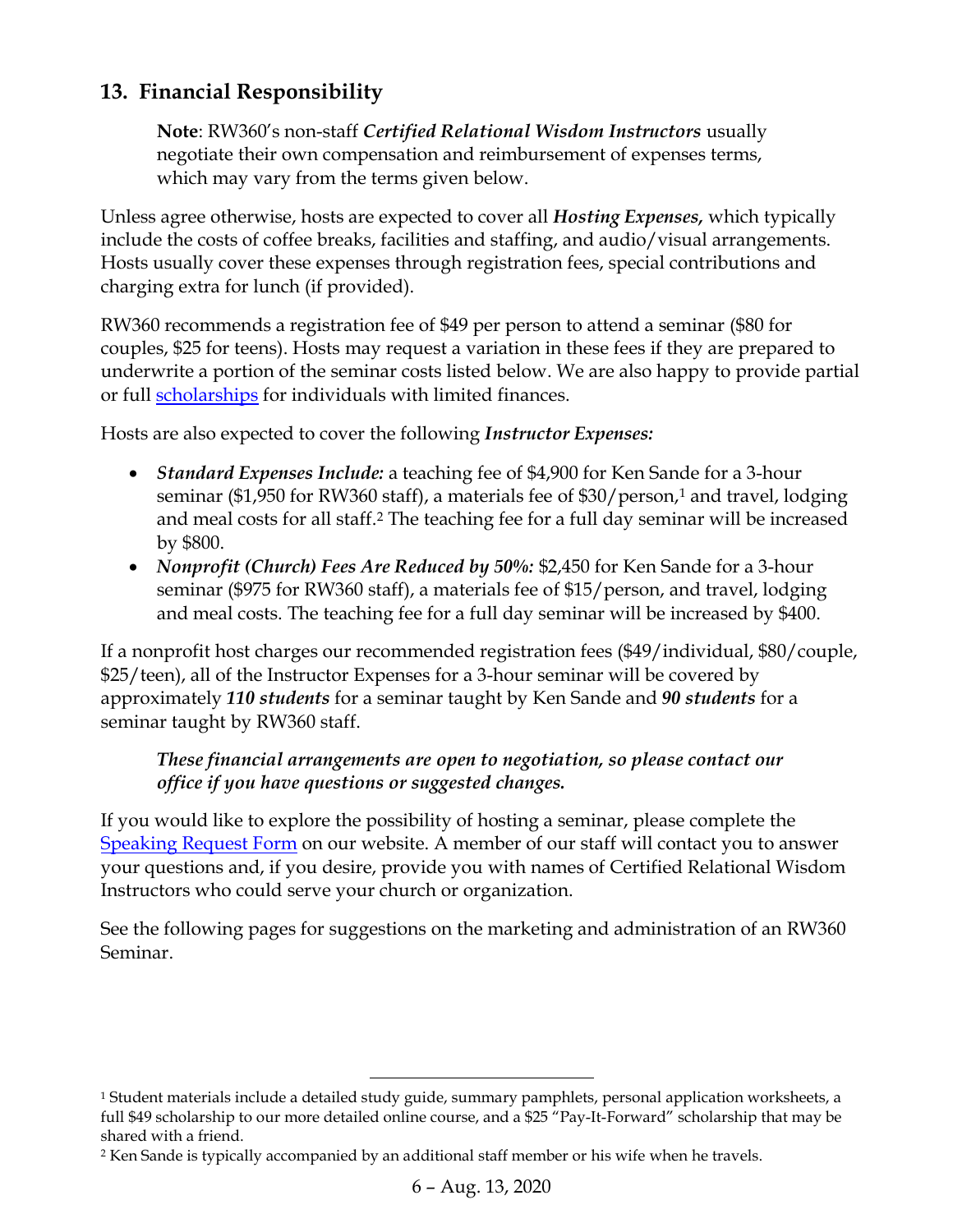# **ORGANIZATIONAL RECOMMENDATIONS FOR SEMINAR HOSTS**

The following guidelines are offered as *recommendations* for how to host a *Discovering Relational Wisdom Seminar*. Please feel free to modify them according to your church's practices and preferences.

### **Advance Preparation**

- $\Box$  Review Seminar Hosting Guidelines and affirm your agreement with these terms
- $\Box$  Confirm that you can fulfill Audio/Visual requirements (or need adjustments)
- $\Box$  Decide whether you prefer a 3-hour or 5-6 hour seminar and when you would like to schedule the training (evening, morning, all-day, or evening + morning)
- $\Box$  Reserve space for seminar
- $\Box$  Decide whether you will provide child care (and at what cost, if any)
- $\Box$  Decide which lunch arrangement you plan to use
- Decide whether you will do registration on your own web site or through RW360's site
- Develop a promotional web page for the seminar, linking to  $\frac{www.rw360.org}{0}$  if necessary
- $\Box$  Convey your hosting preferences to RW360
- □ Obtain and utilize the *Seminar Promotional Package* from RW360, which includes bulletin inserts, posters, videos, public service announcements, etc.
- $\Box$  Recruit a prayer team
- $\Box$  Secure volunteers for setup, registration, refreshments and clean up
- $\Box$  Arrange for refreshments and snacks (and possibly for sponsors to cover costs)
- $\Box$  Secure registration list from RW360 and print name tags a day in advance
- $\Box$  Set up reception area and seminar room at least two hours before event
- $\Box$  Meet with instructor at least two hours before event to check A/V set up

### <span id="page-6-0"></span>**Audio/Visual Requirements**

RW360 speakers typically use a PowerPoint presentation in presenter mode with imbedded video clips, which they prefer to control from their own laptop at the podium. Therefore, speakers' media needs from a host are usually as follows:

- 1. *A room* with lighting and controls that will allow clear viewing of video clips on screen (if room is too bright, some videos will be difficult to see)
- 2. A *podium* on which speaker can place both a laptop and notes. A single large podium or music stand may suffice, but it is better to have one podium plus a small table or additional podium nearby for the laptop computer
- 3. *VGA or HDMI connector* at podium (some instructors can only use one type of connector, so please indicate which ones you can provide)
- 4. *Stereo audio* connector at podium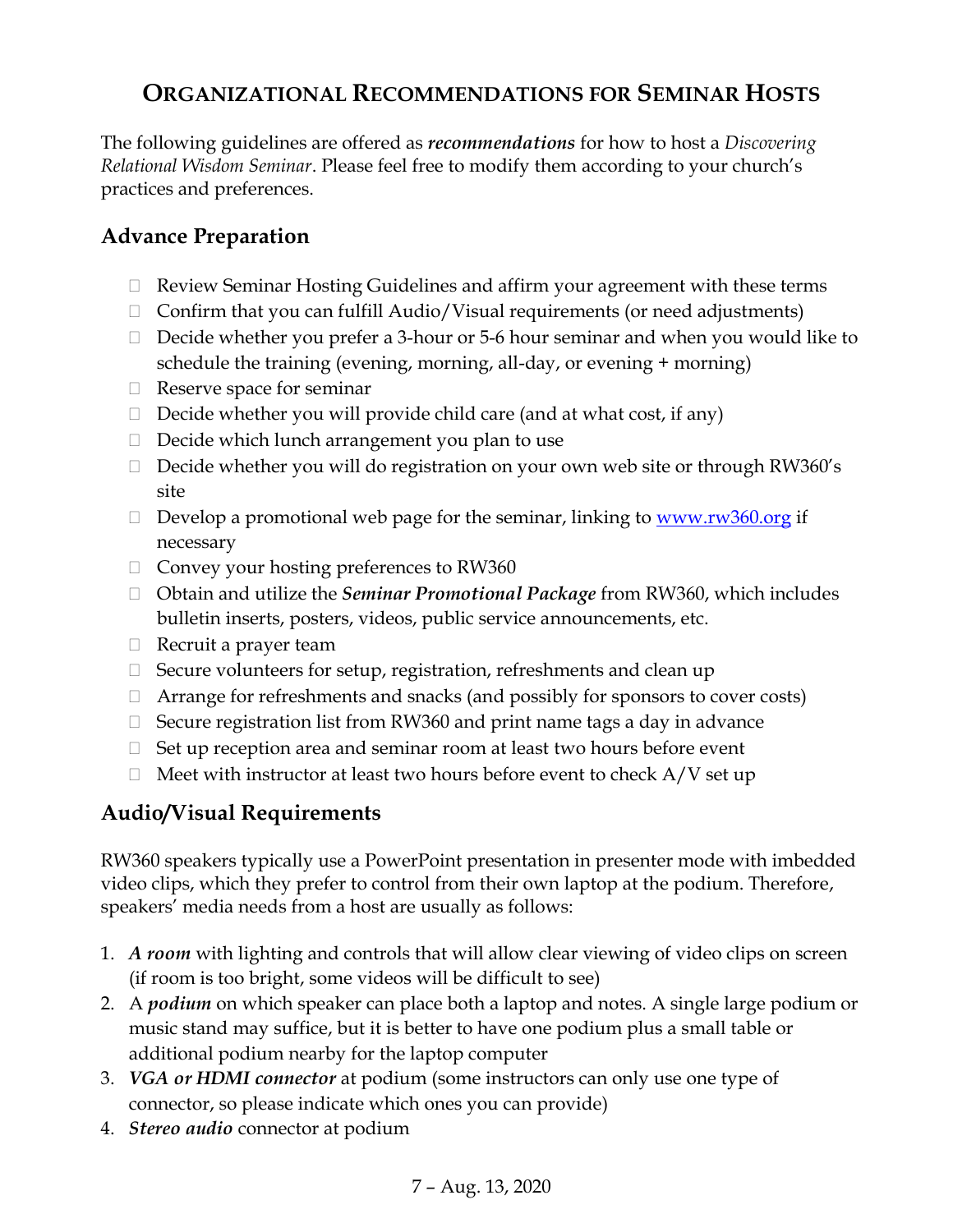- 5. *Power hookup* at podium
- *6. High quality LCD projector and screen*
- 7. *High quality audio system* (speakers, control, connector at podium, etc.)
- 8. One *wireless lavaliere microphone* plus one handheld microphone (for larger events, having one or two additional wireless microphones is helpful for amplifying questions from the audience)
- 9. An *AV technician* who is available both before and during the event to control system
- 10. A *backup PC* to run the PowerPoint presentation in case the speaker's PC fails. The speaker will bring a backup copy of the PowerPoint file on a flash drive
- 11. The speaker generally brings his or her own *remote control device*, but it's nice to have a spare on hand

If any of these A/V features are not possible or convenient, **please let us know when you commit to a seminar** so we can discuss alternative arrangements, which could include:

- The second best setup is for the instructor's computer to be located in the media booth but within range of the speaker's remote control  $(\sim 60 \text{ feet})$ . This prevents the necessity to download the presentation files or interface them with new software. If this is necessary, it would be extremely helpful if the host could still provide a small video screen in front of the speaker so that he or she can see the PowerPoint presentation screen and know what the next visible slide will be.
- The third best option is to download PowerPoint and video files onto host's computer and use your presenter remote. If this is necessary, it would be extremely helpful if the host could still provide a small video screen in front of the speaker so that he or she can see the PowerPoint presentation screen and know what the next visible slide will be. Working off of another system often causes operational changes and challenges, so we prefer to avoid it if at all possible. If this will be necessary, please notify the instructor at least three weeks in advance so he or she can send you the PowerPoint and video files in advance so you can debug them on your system.
- If the host can only do a presentation using Apple/Mac components, it is essential to notify the instructor immediately so that compatible PowerPoint and video files can be provided.

To confirm that you can provide either our preferred or an alternative A/V arrangement, please send [this email](https://www.dropbox.com/s/ijsyry9rxcap7td/Email%20to%20Audio%20Visual%20Team.docx?dl=0) to the leader of your audio/visual team.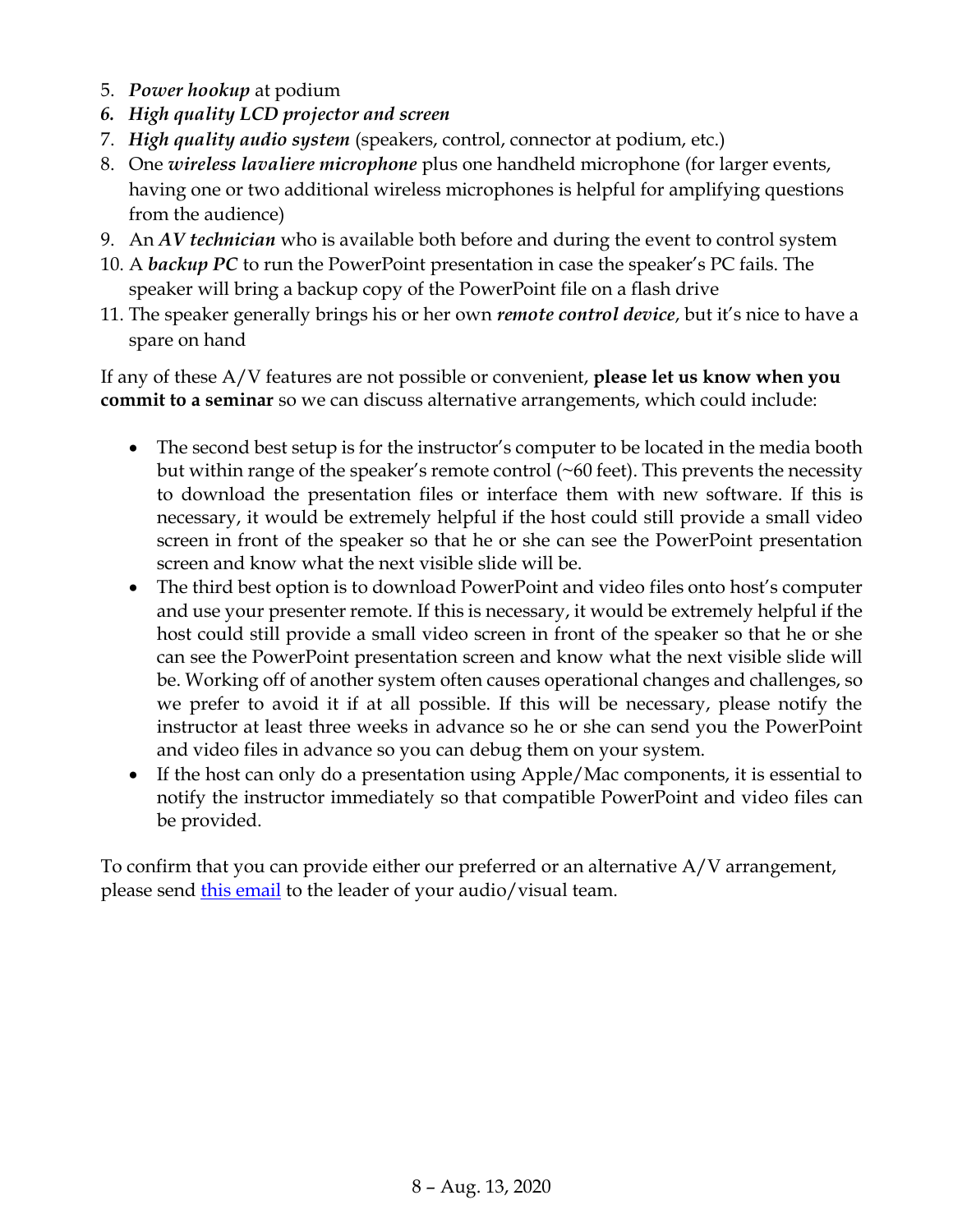### **Refreshments for Breaks**

Seminar hosts are expected to take responsibility for the coordination and costs of refreshment breaks. The following items are only suggestions; please feel free to do whatever is customary and convenient for you. (Some hosts ask local businesses to sponsor these costs in return for some recognition at the event.)

- Registration (optional)
	- o Coffee and ice water
- Morning Breaks:
	- o Coffee, hot water for tea and ice water
	- o Individual size bag of trail mix (or a bowl of mix with paper cups to fill), and/or
	- o Fresh fruit skewers, melon chunks, grapes, or pineapple chunk(s)
- Afternoon or Evening Breaks:
	- o Coffee, hot water for tea, ice water, possibly soda pop
	- o Fruit and/or nut bar

### **Lunch**

If lunch is needed for an all-day event, hosts typically choose from one of the following lunch arrangements.

- a) Send attendees off-site to nearby restaurants (provided they are close enough to allow attendees to eat and return within sixty minutes).
- b) Host a lunch on site that is prepared by church volunteers, such as a cold cut sandwich, chips, fruit, cookie, pop or bottle water (host may charge a per person fee, ask for donations, or seek business sponsors to cover part or all of this expense)
- c) Arrange for a caterer to bring in box lunches (host may charge a per person fee, ask for donations, or seek business sponsors to cover part or all of this expense)

Seminars that end at noon or 12:30 pm do not generally include lunch.

# **Nametags**

- Nametags are useful for helping seminar attendees meet and talk with one another, but they are <u>not</u> essential.
- If a host wishes to provide nametags, the host needs to print them. Please notify RW360 and we will provide an initial list to you a week in advance, and then a list of additional attendees the day before the seminar; you can do additional nametags by hand the day of the seminar.
- For convenience and cost savings, we recommend using high quality (i.e., won't fall off in five minutes) adhesive nametags rather than those that slide into plastic holders
- Nametags can be placed on registration table the day of the seminar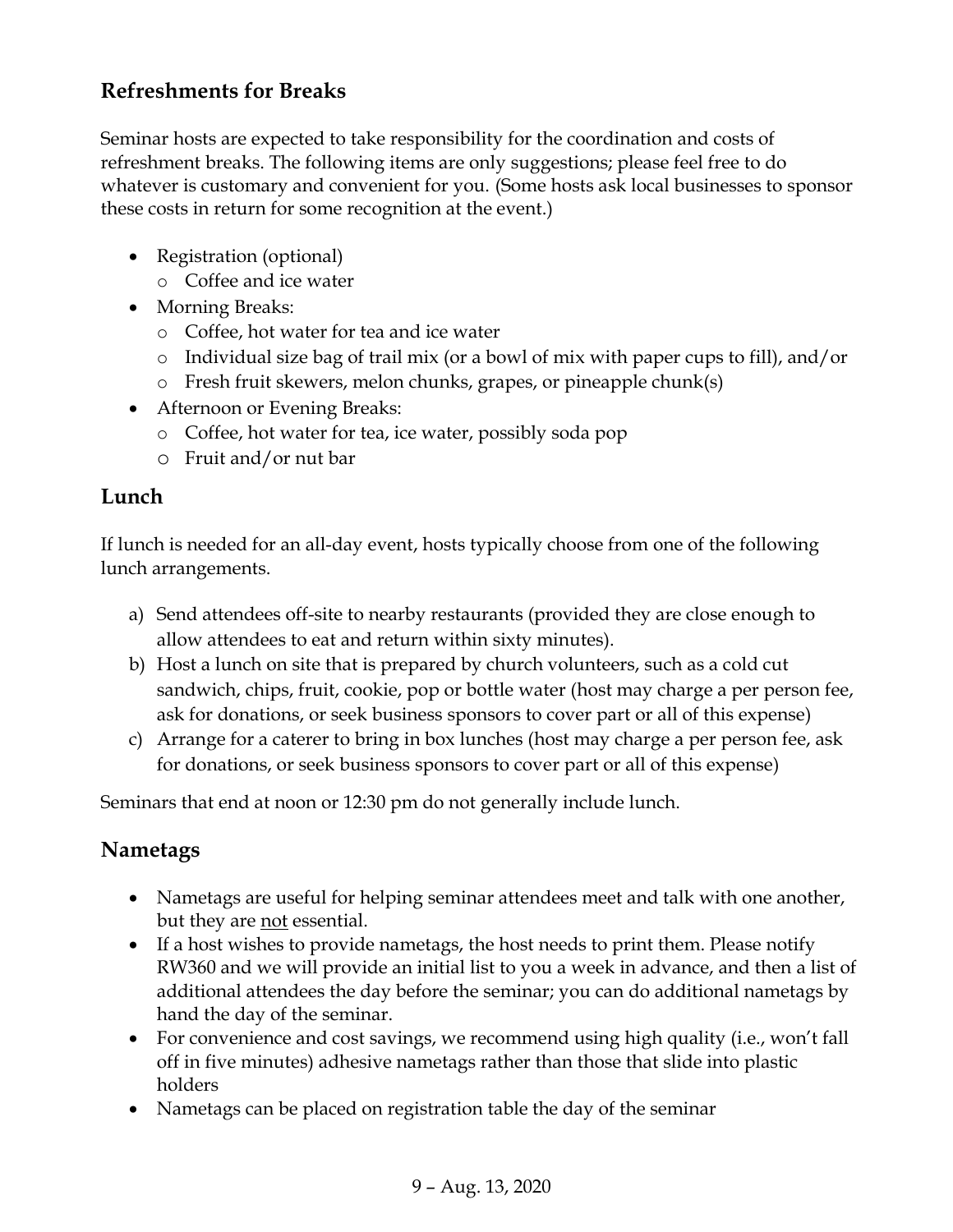# **Registration**

- Registration typically begins 30-60 minutes before the seminar is scheduled to begin; at minimum of 60 minutes should be allowed for events over 300 people
- To speed registration, we suggest that hosts set up registration tables with multiple lines so several people can register simultaneously.
- If registration is done through the RW360 website, RW360 will provide a master registration list to the host before the event, which the host can break into alphabetical segments (see below)
- Lines for those who have preregistered can be divided alphabetically: A-D, E-H, I-L, M-P, Q-T, U-Z
- Volunteers handling each preregistration line should check off names from registration lists (broken down alphabetically) and also give out nametags, if they are available
- Registrants should also pick up their study guide and RW pamphlet during registration
- A separate table should be provided for on-site registrations
	- o We will provide a standard registration form so we capture all necessary contact information
	- o Partial or full scholarships may be granted by the host at the door
	- o Checks should be made out to "RW360"
	- o Credit card information will be securely processed and then destroyed
	- o In some cases, RW360 will have staff on hand who can process credit card payments via PayPal

### **Volunteers**

- The host has the option of allowing volunteers a full scholarship for the seminar (we can give you a promo code for their registrations)
- Please ask set up and registration volunteers to arrive 60 minutes before registration begins so that they can help with setup and be trained in their respective responsibilities

### **Signs**

- Please make sure that there is clear signage directing people to the right place from the moment they drive into the host's parking lot
- First impressions are crucial, so please provide nicely designed signs from the parking lot all the way to the seminar room

# **Book Table**

• Hosts are welcome to set up a book table apart from the registration tables where they can sell books or give away free resources that would be useful to seminar attendees. If they would like to sell any of the books in the RW360 [Bookstore,](http://rw360.org/bookstore/) they may order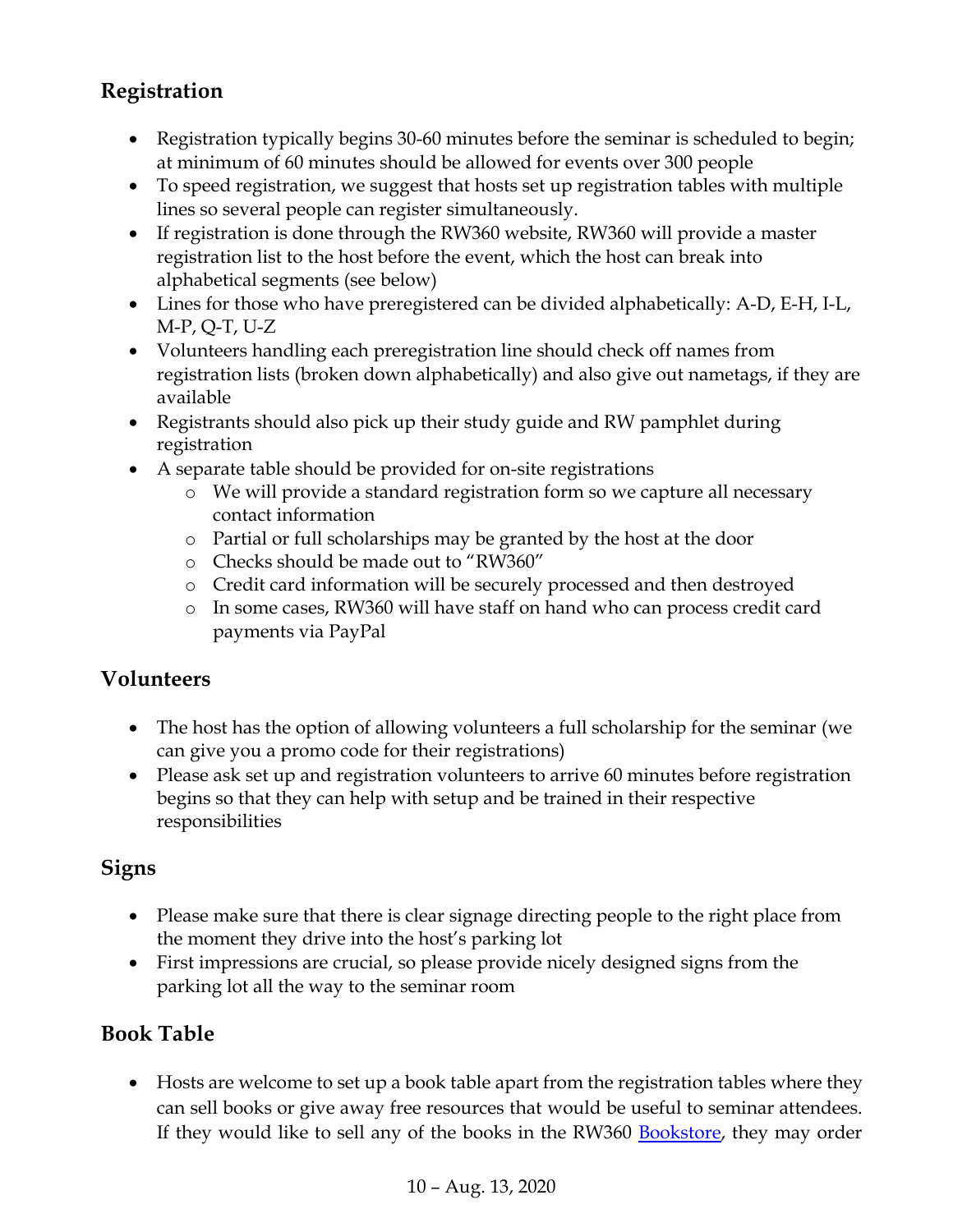them from RW360 at wholesale prices (plus shipping costs) and resell them at retail or discounted prices.

• If a host chooses to have a book table, they should recruit one or two volunteers available who can answer questions about resources and sell items.

### **Post Seminar Activities**

- Have a volunteer crew clean the seminar room, move furniture to its proper location, and restore the room to its preferred order
- Provide an accounting of all expenses that need to be covered by RW360
- Provide feedback on anything that RW360 could change to improve any feature of the seminar (promotion, presentation, audience engagement, follow up, etc.)